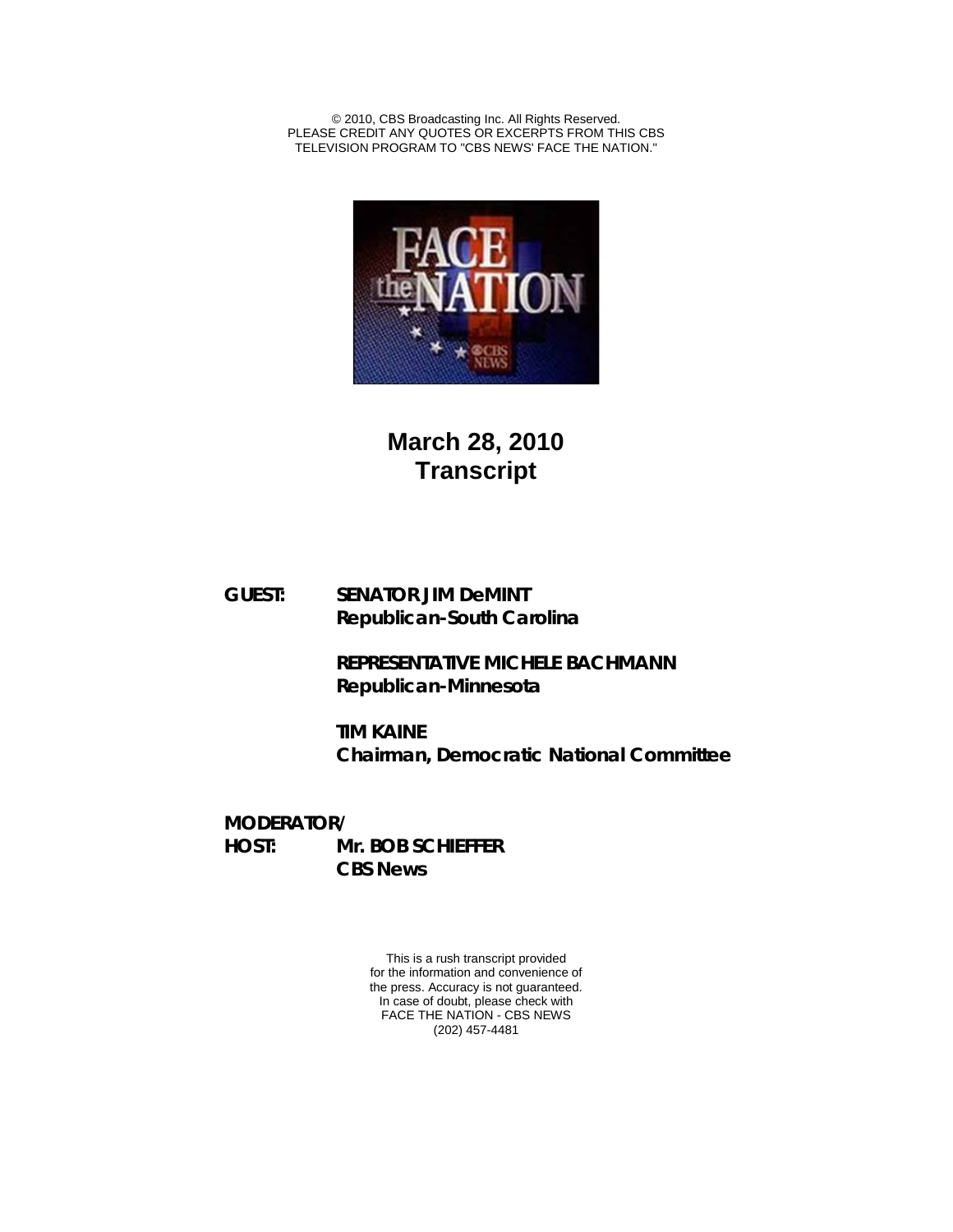## **TRANSCRIPT**

BOB SCHIEFFER: Today on FACE THE NATION, is the battle to reform health care over or is it just beginning? A Washington Post poll out this morning says the nation is still deeply divided over whether the reform passed by Congress is a good thing or bad.

We'll start today with two Republican firebrands--South Carolina Senator Jim DeMint, and Minnesota Congresswoman Michele Bachmann.

REPRESENTATIVE MICHELE BACHMANN (R-Minnesota): This has more in common with tyranny.

BOB SCHIEFFER: They are already trying to repeal the reform. Is that even possible? And what about the violence in the wake of the congressional action--isolated incidents or signs of a dangerous anger? We'll hear from the chairman of the Democratic Party Tim Kaine.

Then I'll have a final word on one man's plan to take the partisans out of partisan politics.

But first, the aftershocks from health care reform on FACE THE NATION.

ANNOUNCER: FACE THE NATION with CBS News chief Washington correspondent Bob Schieffer, and now from CBS News in Washington, Bob Schieffer.

BOB SCHIEFFER: And good morning again. Republican Senator Jim DeMint is in his home state. He is at Greenville, South Carolina, today. We start with him.

Senator, good morning. Welcome to the broadcast. You said that this was going to be Barack Obama's Waterloo. And if the Republicans could defeat him on this, it would break him. Well, he won Waterloo, it looks like. So I guess my question to you is what do you do next?

SENATOR JIM DEMINT (R-South Carolina): Good morning, Bob. We'll find out in November who won or lost this battle. Over sixty percent of Americans still want Republicans to fight to repeal this. So what I do next is I'm trying to replace those who voted for this bill. I want to repeal it. And I want to replace it with some real reform that-- that put patients in charge of their health care again.

BOB SCHIEFFER: Well, you know, a new poll out this morning in The Washington Post does not suggest that a majority of Americans are against this, but what it does show is the country is still deeply divided. It says forty-six percent support this, fifty percent oppose it. That is about the same as it was before the legislation was passed. But I guess--

SENATOR JIM DEMINT (overlapping): Right.

BOB SCHIEFFER: --the question I have for you is--can the President expect cooperation on anything from Republicans from here on in?

SENATOR JIM DEMINT: Well, the President has burned a lot of bridges on this health care reform package that he's rammed through Congress and rammed down the throats of the American people. The procedures that were used, the backroom deals, the kickbacks ha-- have created a lot of bad feelings. Now, we're still looking for ways that we can work together with the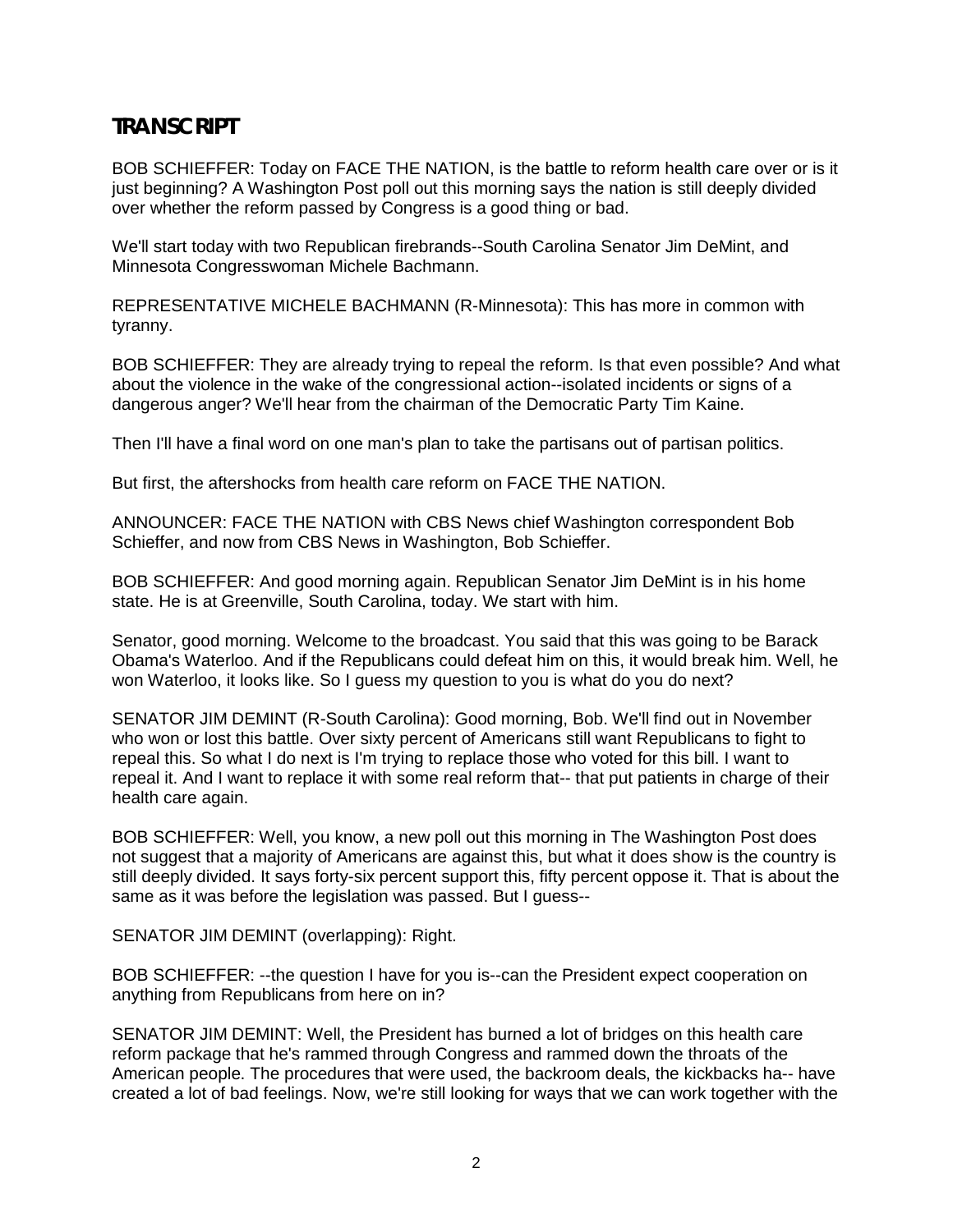President, particularly on fore-- foreign policy and as it relates to the security of Americans. We have to keep that. But all of us who believe in freedom in this country recognize that if this health care bill stands, it'll not only destroy our health care system, we believe it'll bankrupt our country. So to give up on repealing this bill will be giving up on our country for me and I think for millions of Americans.

BOB SCHIEFFER: Well, do you plan to do anything other than just try to defeat Democrats in November at the polls? Will there be anything between now and then, any action you will take, Senator?

SENATOR JIM DEMINT: Well, Bob, it's going to be important that we help people understand what this bill does. I mean, we're already getting letters from physicians who are going to take early retirement or who are no longer going to take Medicare or Medicaid. I think as people fig- figure out that this bill cuts from Medicare and doesn't pay doctors enough to see Medicare patients, millions of the people who they say are going to get insurance are just going to be put on Medicaid. Over half the doctors already don't take Medicaid. Businesses gon-- are going to be taxed. People are going to lose their jobs. We need to help Americans understand that there's a better way to do this. But we have to begin by repealing this bill that's based on government controlling our health care. So part of what we've got to do is just make people aware of what's really going to happen over the next few years and, hopefully, enlist them to help us repeal it by replacing those who voted for it in November.

BOB SCHIEFFER: You know one of the things the President said when you all said that we're going to continue to oppose this, he said bring it on. That he-- he was ready for the fight. And I suppose one of the ways he is doing that is he announced last night that he is going to what they call recess appoint fifteen nominees for government jobs that have been appointments that are being held up in the Senate. He's going to appoint them during this recess. And for people who don't quite understand what that means, what it means is they can go to work, fill out those positions, and continue to work in those positions until the next Congress is seated next year.

SENATOR JIM DEMINT: Right.

BOB SCHIEFFER: What's your response to that?

SENATOR JIM DEMINT: Well, Bob, the President is mocking Americans who continue to be against this bill. And he said bring it on. And that's what we intend to do. Now, his recess appointments belie the fact that hundreds of his nominations have been confirmed unanimously by the Senate. But he has had mixed in with thes-- these batch of nominations some pretty radical folks. Craig Becker, who was in the group that he appointed by executive fiat yesterday, is someone who has worked for unions his entire career. And he put him on a board that's supposed to be unbiased arbitrators between businesses and unions. Democrats opposed this nomination. So there's bipartisan opp-- opposition. And all we had asked for is some debate and a vote on this nominee. He decided to circumvent Congress again, which has become his style on so many issues, and just appoint him while we were out of town.

BOB SCHIEFFER: Senator, we saw some pretty scary stuff last week, both before and after this vote. We saw members' offices that were trashed. We saw death threats. We saw all kinds of things. Do you think the parties have an obligation to try to tone down some of this runaway rhetoric? Is it, in fact, dangerous?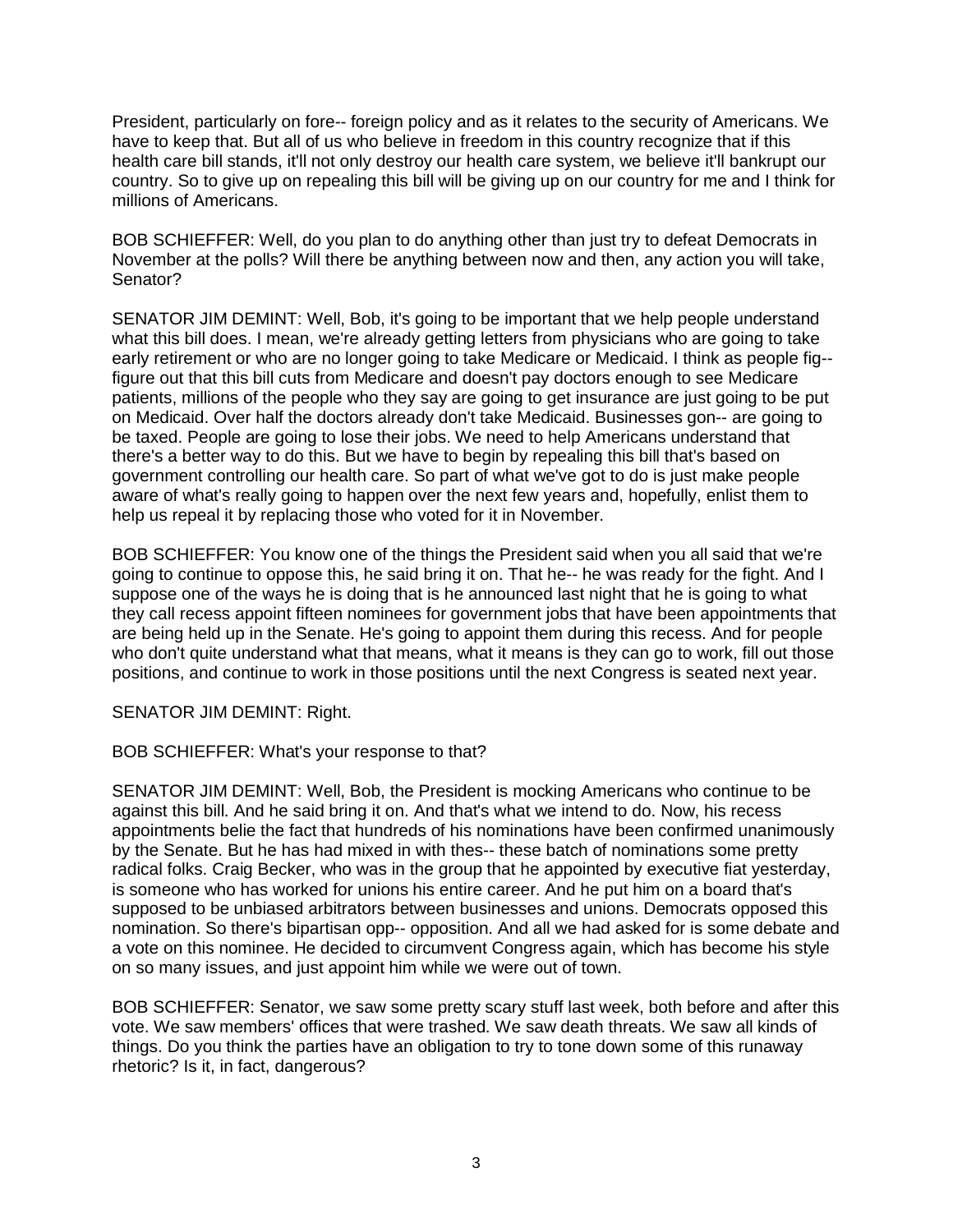SENATOR JIM DEMINT: Hey, Bob, I've been with hundreds of thousands of tea party patriots. And I've been with thousands of people at town halls and Washington rallies. And I've never seen any violence or heard any bad language. Now, always when you get large groups you're going to get a few bad actors. But it's unfair and untrue to try to paint this whole American awakening with some of the bad comments that we heard last week in Washington. There's no place for violence or bad language in American politics. We-- we settle our differences with our voices and our votes. But I do believe that it is the right and obligation of Americans, when they think the government is going in-- in the wrong direction, to speak out and even take to the streets in nonviolent protests to let their congressmen and senators know that they don't like the way we're going. And I think that's what we're seeing. And I think we're going to see a lot more of it. But again, I encourage all Americans to do it the way we do it right in America--no violence, just good protest, if that is necessary. But let's take this to the November elections and let those people in Congress know who you want to represent you.

BOB SCHIEFFER: All right. Senator Jim DeMint from South Carolina. Thank you so-- so much, Senator.

And now we want to go directly to Congresswoman Michele Bachmann, who joins us from her home state. She's in Minneapolis today.

Congresswoman--and we used a little clip of what you said in the beginning of this--you said last week that health care reform was dangerous, and-- and you equated it with tyranny. Do you really mean that?

REPRESENTATIVE MICHELE BACHMANN (R-Minnesota): I do, because now we have the federal government, Bob, taking over ownership or control of fifty-one percent of the American economy. This is stunning. Prior to September of 2008, one hundred percent of the private economy was private. Today, the federal government has taken either direct ownership or control of banks, the largest insurance company in the United States, AIG, Freddie and Fannie. The federal government now owns, Bob, over fifty percent of all home mortgages. Now, the direct student loan industry, Chrysler, GM. And with the health care industry that's an additional eighteen percent of the private economy, which means government would be making decisions over our lives from cradle to the grave. I think that's a stunning level of government takeover and control we have never seen before in the history of our country.

BOB SCHIEFFER: Well, we'd never seen the government on-- I mean the economy on the verge of total collapse. And-- and we have to point out that a lot of this began during the Bush administration. It was President Bush, who was President, when the law of a-- TARP law was passed to give aid to these big banks and so forth. Both people in that administration and this one--

REPRESENTATIVE MICHELE BACHMANN (overlapping): I-- I agree and I-- I vo-- I vote--

BOB SCHIEFFER: --would say that that staved off what could have been something like the Great Depression. You don't agree with that?

REPRESENTATIVE MICHELE BACHMANN: Actually, I don't agree with that. No. I voted against the seven-hundred-billion-dollar bailout. And that was really the mother of purchasing out AIG, purchasing the-- the banks, also purchasing Freddie and Fannie, purchasing GM and Chrysler. That hasn't helped to turn our economy around. Remember, when President Obama told Congress you have to pass my trillion-dollar bailout or we could get unemployment as high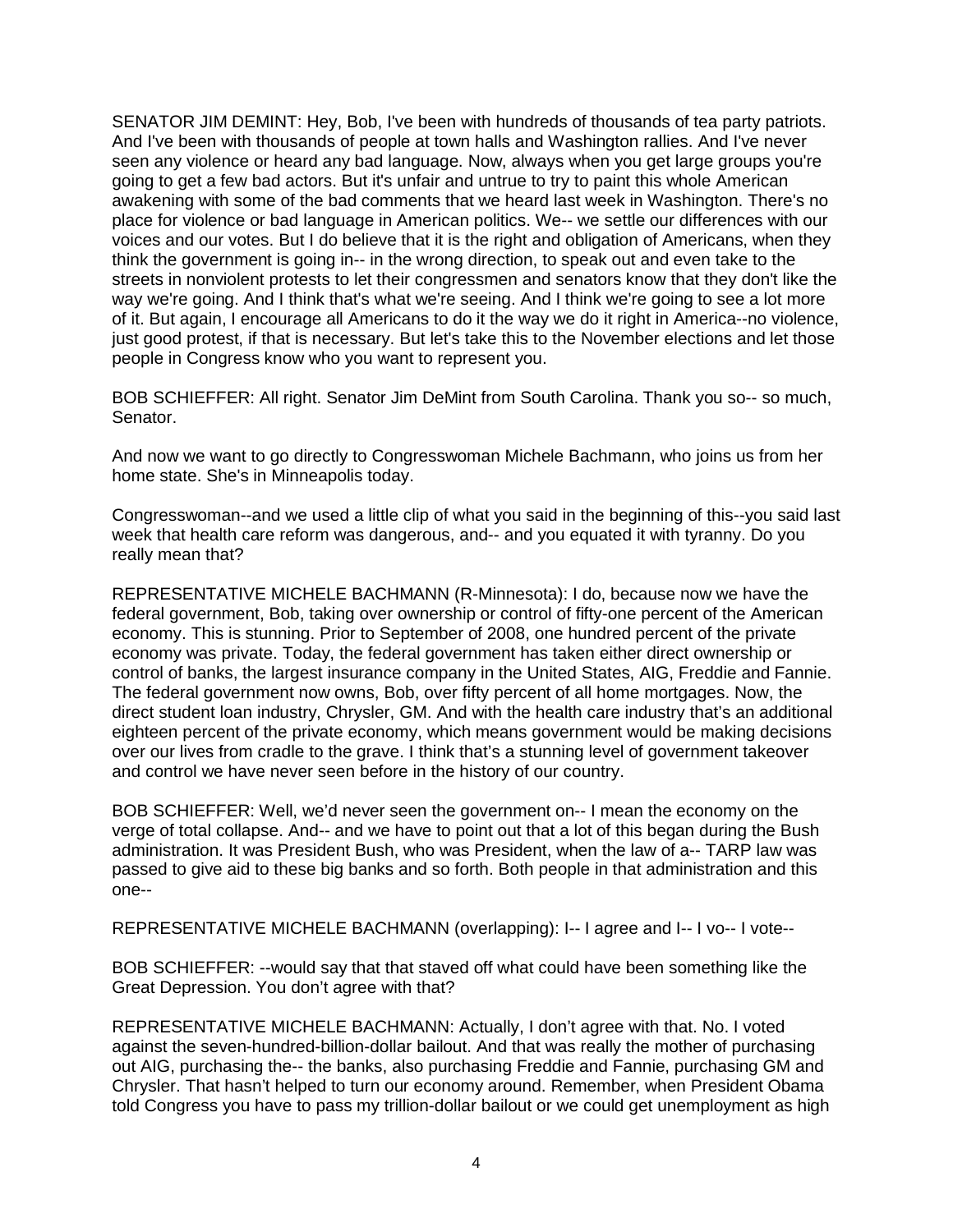as eight percent. Here we are still at ten percent unemployment levels. And the administration has warned the American people get ready, this is the new normal. We don't have to have this be the new normal. But if government persists, remember, again, fifty-one percent of the economy is now under the ownership or control of the federal government. We need an exit strategy and we need to get back to private ownership so that we can have a productive economy.

BOB SCHIEFFER: Congresswoman, I want to ask you about something that's stirred up something of a controversy when you said it some-- some time ago. You said that you thought Barack Obama had anti-American views. And just last week you said, "I said," and this is a quote from you, "Very serious concerns that Barack Obama had anti-American views. Now I look like Nostradamus." So do you-- what do you mean the President is anti-American?

REPRESENTATIVE MICHELE BACHMANN: What I meant are the policies that I had just mentioned to you. I think it is very serious when the federal government directly owns car companies. That is not the American way, or when the American economy directly owns fifty percent of all America's mortgages or has direct ownership or control of the health care industry. Just this week, we saw American businesses announce that Obamacare will cost them fourteen billion dollars. Here in Minnesota, Medtronic announced because of the new tax increases on medical devices they could be looking at shedding an additional thousand jobs or 3M, it will cost them potentially ninety million dollars in the first quarter. President Obama's own numbers, his own economic advisor, Christina Romer, said that Obamacare could cost the economy five and a half million jobs lost. That is not going to bring us back to economic health going forward, but that's what you expect when you have massive tax increases, massive Medicare cuts, massive premium increases. You will have massive job loss.

BOB SCHIEFFER: I want to ask you about where Republicans go from here on health care reform. Sarah Palin famously said last week that it is not time for Republicans to retreat. It is time to reload. Now, she has since modified that and said she wasn't talking about guns. She was talking about getting out there and using the vote. Do you think Sarah Palin has overstated it here?

REPRESENTATIVE MICHELE BACHMANN: Well, I think that she's accurately saying that the Republican Party and-- and people who are conservatives in this country and Independents and disaffected Democrats want to have the federal government repeal Obamacare. And I would agree. I went to the House floor the first thing on Monday and put a bill in that would repeal Obamacare. So did other of my colleagues, Steve King of Iowa, also Parker Griffith of Alabama, and also other members as well. Jim DeMint also put in a bill to repeal Obamacare. That's what I believe the American people want us to do. And again, the New England Journal of Medicine released a survey the week that President Obama signed Obamacare stating that the-- ov- over thirty percent of American physicians--

BOB SCHIEFFER (overlapping): So--

REPRESENTATIVE MICHELE BACHMANN: --would leave the profession if the government took over health care. That's very serious going forward.

BOB SCHIEFFER: So you intend to-- to oppose this, obviously. Do you think Republicans should co-- should cooperate with the administration on anything from here on in, or just put it all on the line here, oppose this administration and let people settle it in November?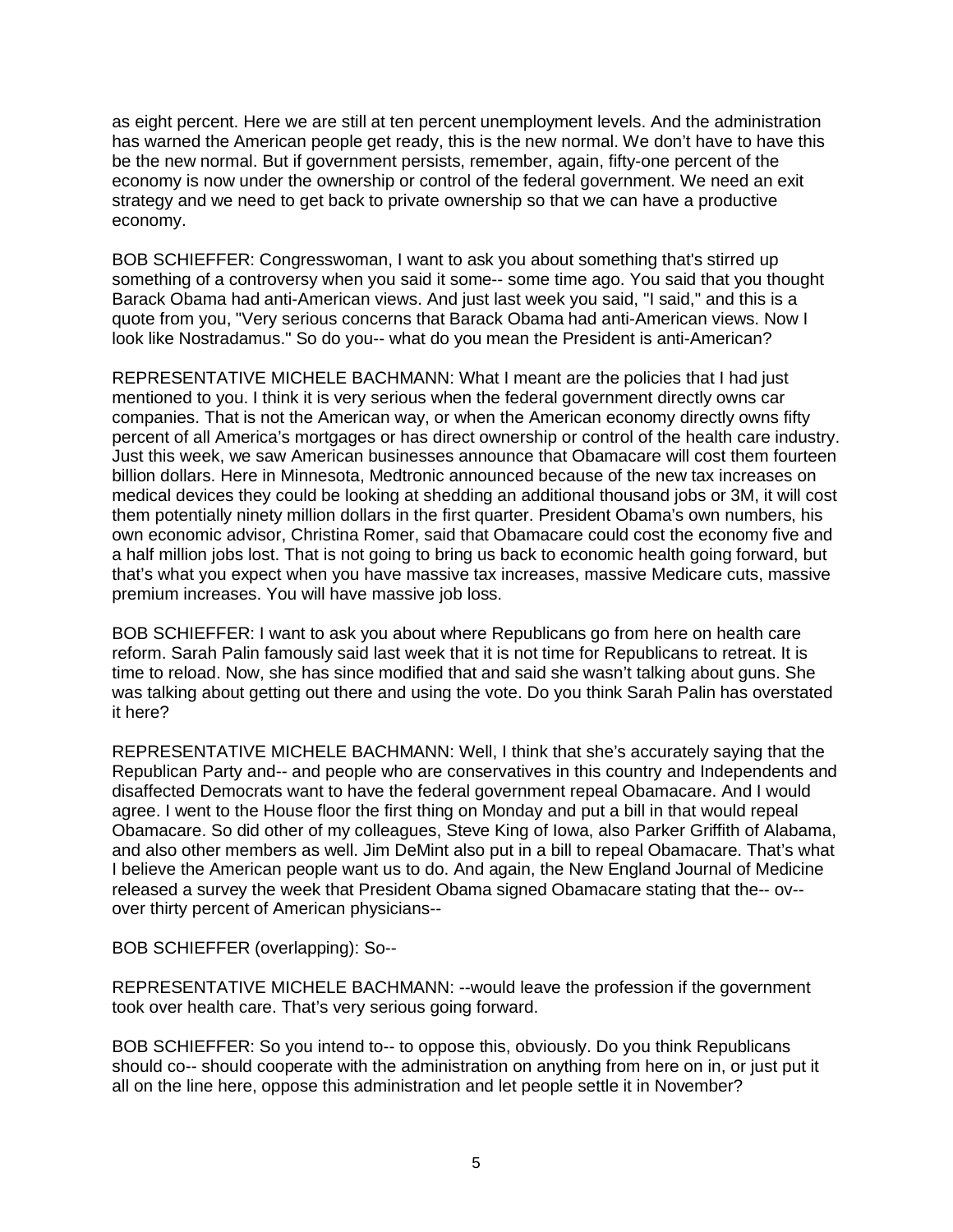REPRESENTATIVE MICHELE BACHMANN: Well, I-- I think that we need to repeal Obamacare. But I think we need to be all about the American people. That's why I oppose Obamacare and why I believe we must repeal it. We need to work together, whether we're Republicans, Independents, Democrats, we all have to work together. For whatever is in the best interest of the American people. And repeal most certainly is in the best interest--

BOB SCHIEFFER (overlapping): All right.

REPRESENTATIVE MICHELE BACHMANN: --of the people because this bill will lead to economic harm if it's left in place.

BOB SCHIEFFER: All right. Well, thank you so much, Congresswoman.

We'll get a totally different view of all of this in just one minute when we talk to the Democratic Party Chairman Tim Kaine.

## (ANNOUNCEMENTS)

BOB SCHIEFFER: And we're joined now by Tim Kaine, the former governor of Virginia, and the Chairman of the Democratic National Committee. Well, I would just say to you, Governor, you heard the Republican strategy from here on in, apparently, is to oppose to try to repeal health care. Do you think, in fact, that that's possible?

TIM KAINE (Chairman, Democratic National Committee): I think it's unwise. And I don't think it will happen, Bob. You know, one of the things I was struck in-- in listening to Senator DeMint and Congresswoman Bachmann is just the incredible-- just anger that's there in them. And I don't think Americans are angry people. I think Americans are upbeat, optimistic, can-do people. Now, we're in a tough time. And they want to see government that is working to obtain results. But that-- I don't think they want to see somebody who's calling the President anti-American, or a member of the Senate who says the main goal of health care should be to break the President. Now, this is about people and the problems they're experiencing. So, they may want to push forward on a repeal of health care to tell small businesses you're not going to get tax credits to pay for insurance. To tell families, you now can't keep children on your policy until you're twenty-six. To tell folks that you're now subject to these abuses of the insurance industry. I think they'd-- they'd be unwise to do it. And I think the American public will reject it.

BOB SCHIEFFER: Well, what about this whole idea of-- of this sort of runaway rhetoric? As I- as I said to Senator DeMint, there were so-- kind of scary pictures that we saw on television. And I know you asked the chairman of The Republican National Committee, Michael Steele, to join with you in signing a joint letter just really calling on people to be more civil in this debate.

TIM KAINE: Bob, I think we do need to be civil. Look, we can-- one of the great things about this country is we can disagree in significant ways about important matters. But we can do it in-- in civil and appropriate ways. And so when I saw the anger level last week, I wrote a letter to Chairman Steele and said just said, "Hey, let's do something good. Let's join together and issue a statement calling on Americans to be civil but also on our elected officials to model the right behavior." And it was in-- interesting what happened. The RNC considered my request for four or five hours, they then called the office back to say they wouldn't sign on to the statement. And one minute later, they released a press statement just blasting the DNC that they center out. We then did what we-- we were not going to do, which we just disclosed my letter in the statement. And if you read the RNC's press statement and you read the very evenhanded thing that I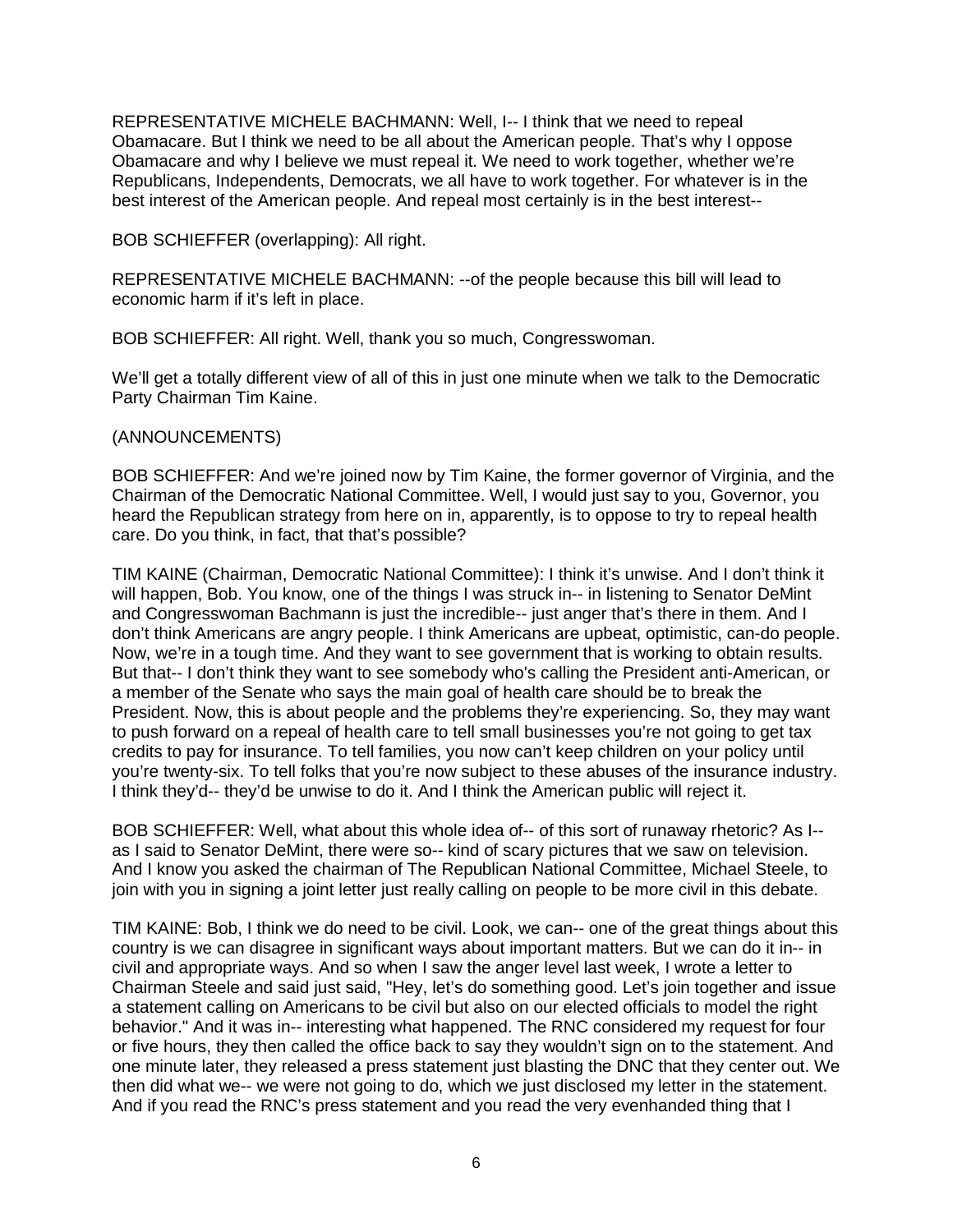asked them to-- to-- to sign, you'll see that this kind of rhetoric is not only a little bit out of control but, apparently, some think it's their-- to their strategic advantage to keep people stowed.

BOB SCHIEFFER: Did-- did you get any behind-the-scenes words from the Republicans about why they didn't want to do this or--

TIM KAINE: What-- what happened was they-- they, again, they-- about five hours after we gave them the statement and again the statement is completely evenhanded. It unpoint the fingers at any side. It just says we all ought to tone the rhetoric down. They called the office back and just said, you know, the chairman doesn't want to sign it because he thinks he's already spoken enough about this topic. But literally within a minute, the-- the press statement was out just blasting the DNC and they're arguing that we're trying to fan the flames. It's not the Democrats who are shouting down the President on the floor of Congress or calling names at members of-of Congress, you know, like baby killer or you lie. That's not what we're doing. This week you saw the Republicans say we're not going to cooperate with the President between now and the end of the year. The Dems are not saying we're not to cooperate. We're going to con-- keep reaching out on everything and hopefully find some common ground. But I think the other side has just adopted a strategy of complete obstruction. And, you know, even beyond health care, Bob, I think that's a loser's strategy. Americans want results. That's what they want to see out of Washington--

BOB SCHIEFFER (overlapping): Let--

TIM KAINE: --they want people to work together.

BOB SCHIEFFER: --let me-- let me just ask you about this because you all put out a fundraising--

TIM KAINE: Mm-Hm.

BOB SCHIEFFER: --letter at the DNC. After all of this it raised a few eyebrows--

TIM KAINE: Yeah.

BOB SCHIEFFER: --because it talked about this-- these runaway things, these demonstrations- -

TIM KAINE (overlapping): The bricks through the window--

BOB SCHIEFFER: --and bricks through the windows--

TIM KAINE: Mm-Hm.

BOB SCHIEFFER: --and stuff and then used it as part of a fund-raising letter.

TIM KAINE: Yeah.

BOB SCHIEFFER: Was that appropriate?

TIM KAINE: Well, Bob, I'll tell you why we did it. We-- we did put out a fund-raising letter referring to the bricks through the window and others but also referring to the fact that our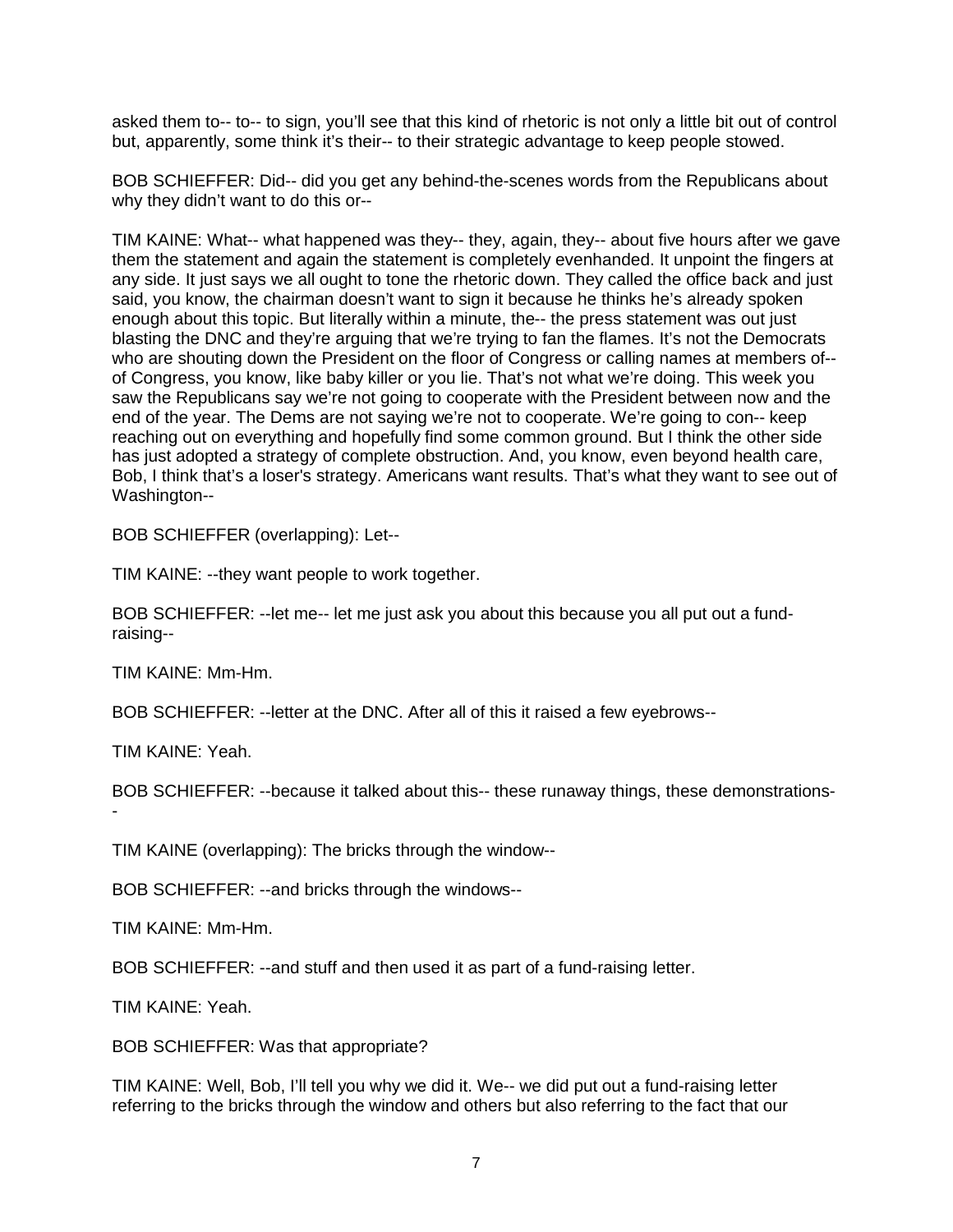members who voted for health reform last Sunday are being hit by onslaughts of advertising in their districts criticizing them some with the most extreme language. One of my jobs as party chair is I want to be on TV thanking our members and praising them for doing an important thing for the American public, so I did. I sent out an e-mail and I said, "Look, our folks are under attack who did a good thing." And I want to be able to put ads up on the air to protect them. And so, yes, we are out there vigorously promoting our members who did a-- a very important thing for American families by, you know-- by-- by enacting this reform which will provide a path to coverage, will provide security for those with insurance. And as the CBO said we'll bring health care costs down.

BOB SCHIEFFER: A lot of people are going to be watching what happens back in these congressional home districts over this Easter recess.

TIM KAINE (overlapping): Right.

BOB SCHIEFFER: They're talking about more demonstrations and so forth. Republicans have actually-- your counterpart at the Republican National Committee actually sent Republican members of Congress a letter of things to talk about and things to stress, the high cost of health insurance and so on and so forth. Are Democrats, did you give them talking points? What-- what do--

TIM KAINE (overlapping): We--

BOB SCHIEFFER: --you expect they'll be talking about?

TIM KAINE: Well, we definitely have and at the DNC, we have a wonderful organization, organizing for America that is, you know, grassroots volunteers in every community. They did more than thirty thousand pro-health care reform events during this debate. And they're very active and engaged in each of these House districts what a member will find it helpful. We're planning on doing a lot of events this week to thank members, to support them. And to look, put out the real facts. You know, I-- I was listening to Senator DeMint. He says he wants to repeal the government takeover of health-- of the health industry. What really what he's trying to repeal is curbs on insurance companies. You know, we don't want insurance companies to be able to kick people off their policies when they get sick or turn you down when you try to get a new job because of a pre-existing condition. I don't know why the Republicans want to put insurance companies back in the position where they have that kind of whip hand over the American public. We want the doctors and the patients to make the decisions.

BOB SCHIEFFER: Do you-- do you have concerns about the safety of-- of-- of Democrats out there because Senator DeMint said, "Look, this is just the old American way. People are protesting. Yes, there are going to be bad apples here." But-- but this is just kind of how we do it.

TIM KAINE: Well, Bob, I-- I think he's being disingenuous to say that because when you as some of the members do say that this is Armageddon, you know, the-- the biblical war at the end of the world, the battlefield where it takes place, you're sending a message to folks. When you're saying that, you know, you want to target members and you have a map of the United States and you put a gun site on members' districts, when-- when the elected leadership feels comfortable yelling out "you lie" or-- or "baby killer," they're stoking anger and they need to stop it.